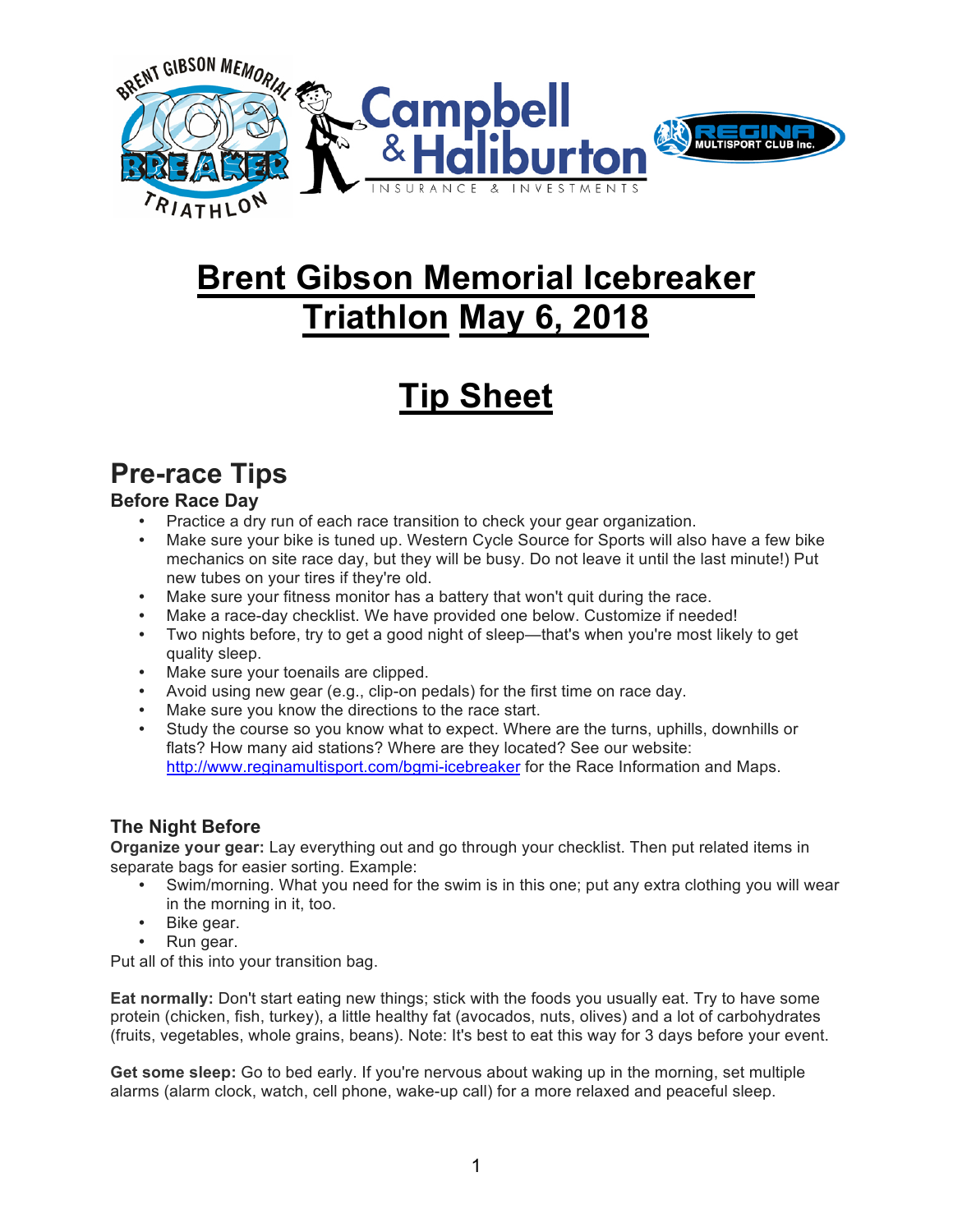

### **Morning of the Race**

- **Eating:** Eat something. As with the previous night's meal, eat the same foods your body is used to eating, and eat at least 2 hours before the race so the food can digest. Oatmeal, pasta, baked potatoes, pancakes and muffins are good choices. A beverage high in carbohydrates is a good alternative if you have problems with eating and digesting foods before a race.
- **Clothing:** It'll probably be cool in the morning, so dress in layers. Swimsuit, compression clothing and/or tri suit, light shirt, sweatshirt, sweatpants and hat.
- **Arrival:** Get there about an hour before the race, and remember where you parked your car. If transition spots are not pre-assigned, the earlier you get there the better choice you'll have in selecting a spot. Plus, it can be fun talking to the other athletes.
- **Check in:** Sign in to receive your race chip and body marking.
- **Transition deadline:** Make sure you know what time the transition area closes. You want to have all your gear there and set up before it does.



### **Setting Up the Transition Area**

Get familiar with the transition area and be sure your gear is set up efficiently. This will help ensure a quick transition between the first transition (T1) from swim to bike and the second transition (T2) from bike to run.

### **Your Location**

- At this race you can choose your own spot! We have designed transition so if you have a short run out with your bike it will be a longer run in or vice-versa. Any spot should be relatively equal.
- Memorize your spot by walking from the pool to the T1 transition area. Take note of landmarks to help find your bike.

### **Set Up Your Gear for T1 and T2**

• Space is limited. Bring only what is necessary.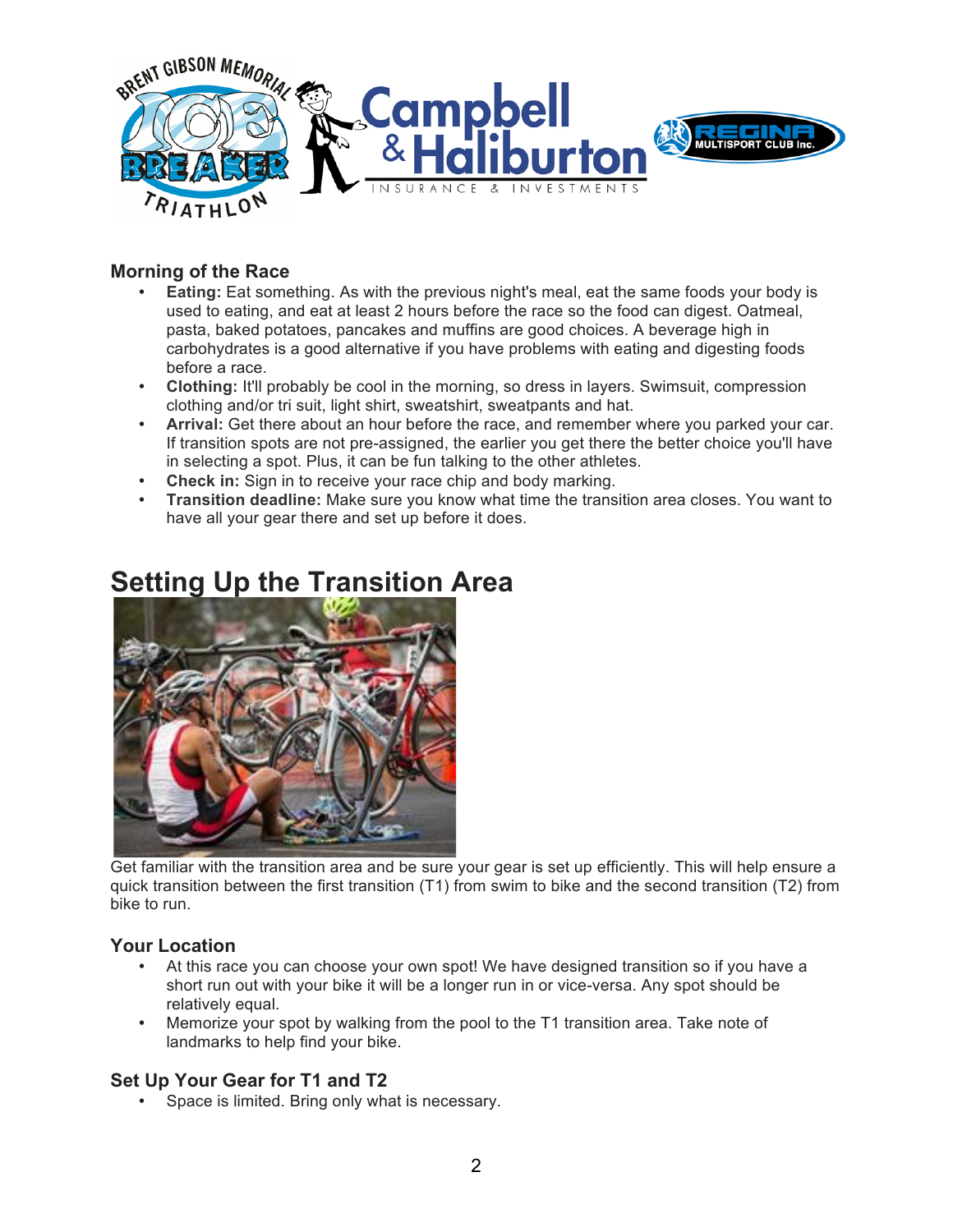

- Lay your items on an open towel so you can stand on it and wipe your feet clean and dry while putting on your helmet.
- Open the straps on your cycling shoes.
- Clothing and socks don't go well onto wet bodies, so roll your socks down to the toes to put them on easier. Do the same with sleeves or other clothing you might put on.
- Set the socks in your shoes.
- Place your helmet with straps out and upside down on the aero bars.
- Put your sunglasses into the helmet with arms open so you can put the glasses on first, then the helmet.
- Have a water bottle for rinsing your feet after the swim; you may want some sips during the transition, too.
- If using a hydration belt, have the bottles filled and any energy food loaded.
- If the weather if questionable, cover the gear with plastic.

### **Setting Up the Bike**

- Check for correct tire pressure using a floor pump.
- Ensure the brake-release lever (which may be loosened to take a tire off) is set and not open.
- If using a speed and distance monitor with an accelerometer as a sensor, be sure it's attached properly to the bike hub.
- Make sure the handlebar has end caps—you can get disqualified if they don't.
- Make sure your bike is racked so it comes off easily. If you can rack your bike so the front is pointed out, do so. It allows quicker exits and better visibility.
- If using gloves, attach them to the handlebar with their hook-and-loop straps.
- Make sure water bottles are filled with water or a nutrition drink and pull the spout open so it's ready to use.
- If using a bike computer, makes sure it's reset and ready to go.
- Put the bike in an easy gear for starting out.
- With small pieces of duct tape (or other adhesive), tape your energy gels to the tube of your bike in layers. Then you can rip one off and open it at the same time.

**Tip:** If using an aero-style bottle, be careful with energy drinks. Your bike can turn it into a sticky mess as it's jostled while cycling.

#### **Extras**

- A few band-aids and a travel-size antiseptic.
- Waterproof sunscreen with an SPF of 30 or more (use SPF 50 if you're sun sensitive).
- Lip balm.
- Duct tape—it can always come in handy.

#### **Preparing Yourself**

- Put the timing chip on your left leg—on the right leg it could catch on the bike gears.
- Have your watch or fitness monitor ready to go.
- If using a speed and distance monitor with a foot pod, attach it securely to your running shoe.
- Stay warm and hydrated.
- Transition areas can get hectic during a race so make sure you know the flow of swim in, bike out, bike in and run out.
- Try walking the transitions before the race starts.
- If you have time for a warm-up, do it in reverse—run, bike and then swim.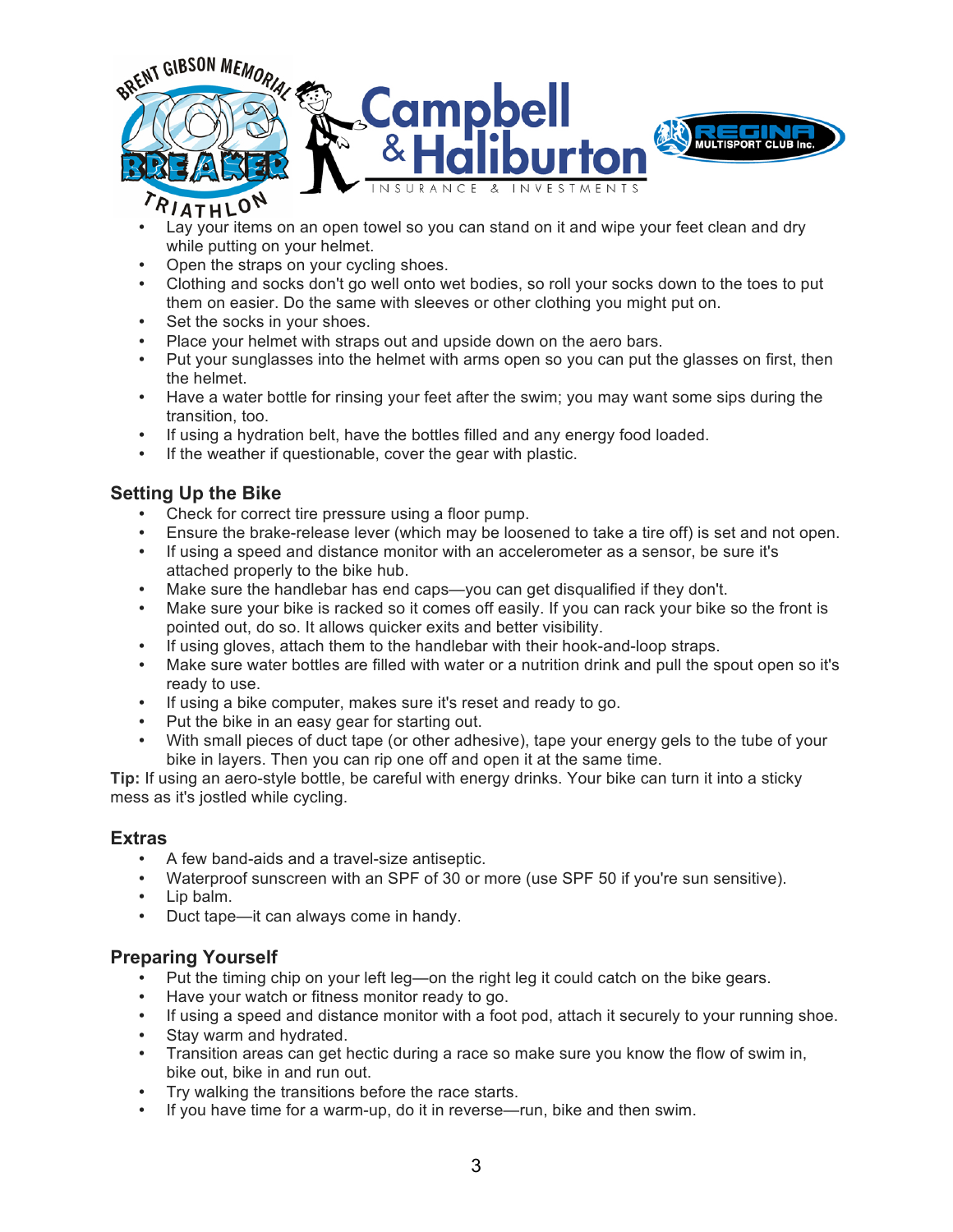

- Put on the goggles and adjust them to fit.
- A swim warm up will be allowed. Make sure you get in the water 10 minutes before you start to warm up and get used to the water.

## **Swim Gear Tips**

### **Goggles**

- It's best to have 2 pairs of goggles on hand just in case a strap breaks.
- Make sure they are sized correctly. The straps and lenses should be comfortable yet snug enough to keep water out.
- To avoid getting goggles knocked off your head, put the straps under the cap.

### **Swim Caps**

- The cap will be supplied by the race, try it on beforehand.
- Have an extra cap. They rip easily.

If you're bald or shave your head, a cap will go on easily. Otherwise:

- 1. Flatten short hair down. Put long hair into a ponytail.
- 2. Put your hands in the cap and spread it open as far as you can.
- 3. Pull the back of the cap over the back of your head and pull the front to your forehead while pulling down at the same time.
- 4. Pull it down overall and tuck into the cap any short ends of hair that are sticking out.

### **Extras**

• Earplugs.

# **Swimming Tips**

### **Getting Ready**

• Survey the swim course. This is a pool swim. Swimmers will be started according to their presubmitted times. Volunteers are on hand to help count laps, but make sure you know how many you have to do! (Super-Sprinters swim 300m = 6 laps (12 lengths), Sprinters swim = 15 laps (30 lengths).

### **Etiquette**

• If you need to pass. Tap the swimmer's feet in front of you and wait until they have finished the length. That swimmer should then pause and wait for you to go ahead before proceeding with their next lap.

### **Starting**

• You will be starting in the shallow end of the University Pool in the water. No diving is allowed. Simply push off of the wall as you would when you are swimming laps in practice.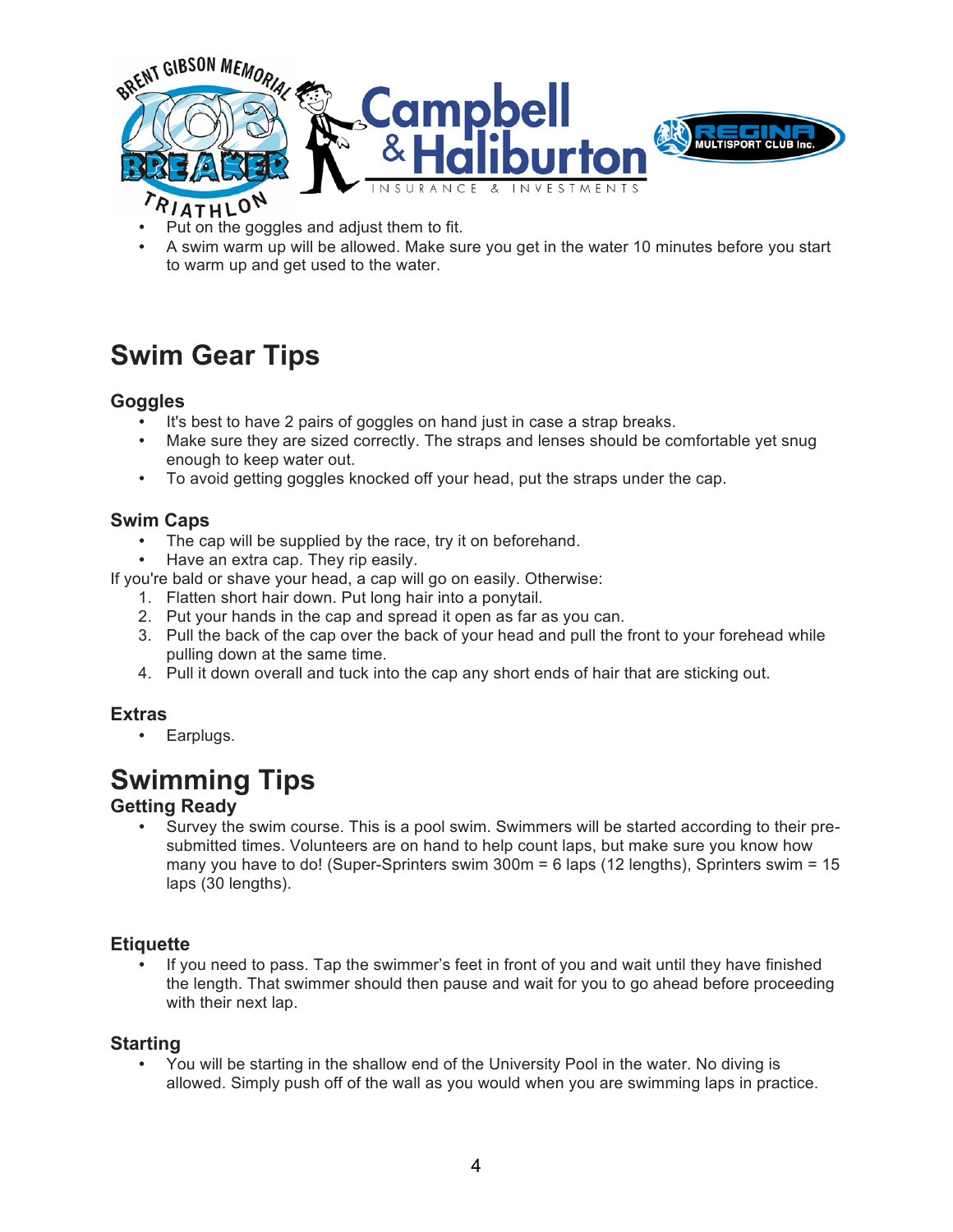



- Flip turns will not be allowed in the age-group races. They will only be allowed in the Junior Elite Sprint Race.
- If you get tired and need a rest, please try to stop at the end of a length and hang on to the wall until you can proceed forward. You cannot move forward by walking on the pool bottom. You must swim or you could be disqualified.

### **Leaving the Water**

• A volunteer lap counter will insert a flutter board into the pool when you have one lap to go. During this lap, stop kicking from the hip and start bending your knees. Use your quads and hamstrings to prepare your legs for cycling.

### **T1 Tips: Swim to Bike**

Hopefully, you have checked out the swim-finish-to-transition area prior to the race. If so, you'll know how far it is to the transition area.

### **Preparing for the Bike**

- The gear on your towel should all be sitting in the order you need it.
- You should be standing on the towel and wiping your feet. Make sure they are as clean as possible. Use a water bottle to rinse off any debris before putting on socks and/or shoes.
- If you need more lubricant, put it on now.
- Take your previously rolled-up socks out of the shoes and roll them on your feet.<br>• If you choose to wear socks, put socks and shoes on one foot at a time
- If you choose to wear socks, put socks and shoes on one foot at a time.

### **Leaving T1**

- Put your sunglasses on first, then the helmet. This way they will be under the helmet straps and won't get knocked off when you pull your helmet off in T2.
- Make sure your helmet strap is buckled before unracking your bike so you don't get disqualified.
- Make sure you pass the mounting line before getting on your bike.
- Your bike should be in a lower gear so it is easier to pedal when you start out.
- If you're using gloves, put them on once you're pedaling and out of the transition area.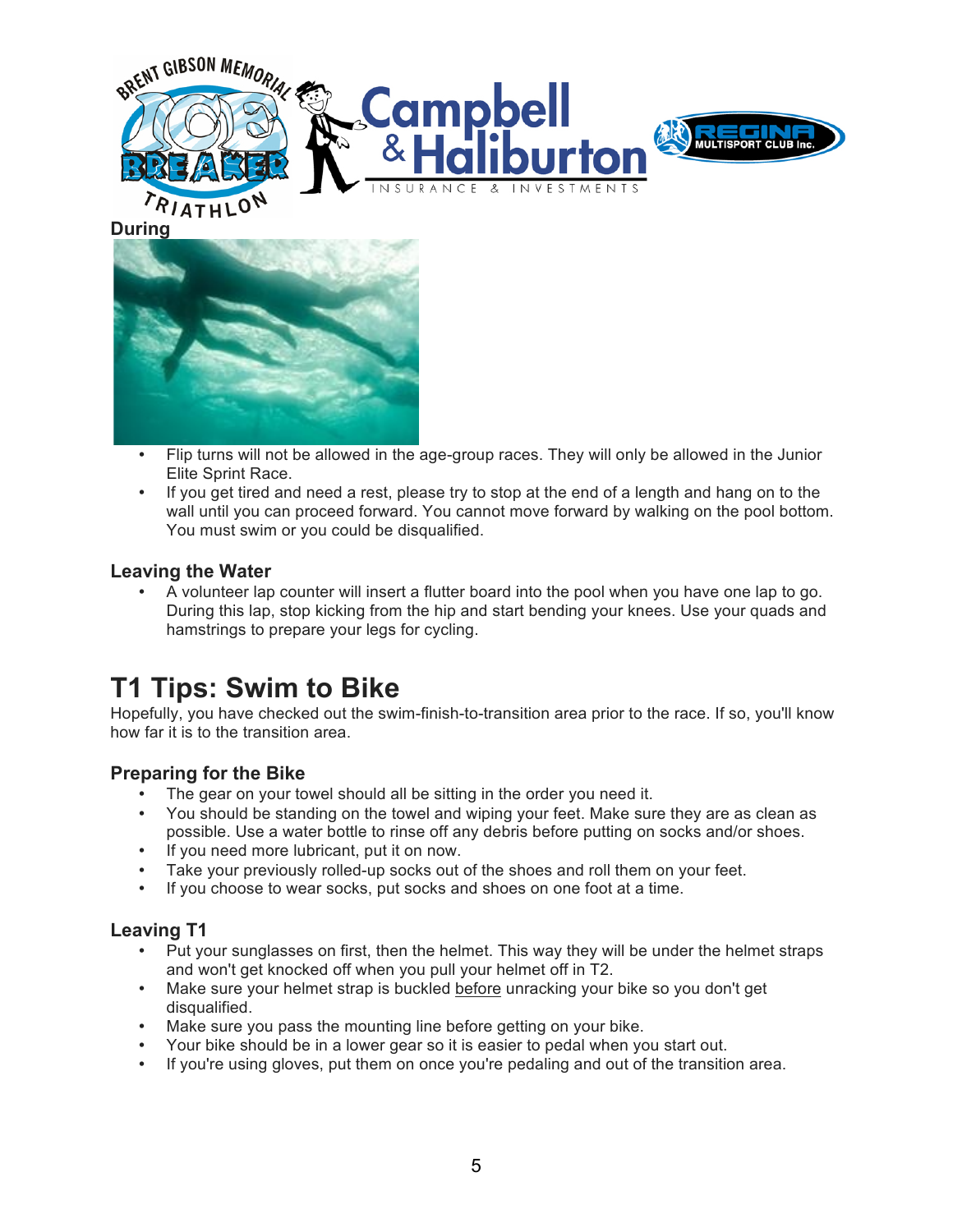



# **Bicycling Tips Etiquette**



- If you're riding with other cyclists, remember to stay to the right until you want to pass.
- Warn "on you left" when you are about to pass, then pass quickly and get in front of that cyclist.
- When being passed, stay to the right and let the cyclist pass you.
- Have fun, wave, smile and cheer for people.
- Thank your volunteers.

#### **Nutrition and Hydration**

- Be sure to hydrate while you are cycling. Water is good, but an energy drink that replenishes carbohydrates and electrolytes is even better.
- Keep 1-2 water bottles accessible in holders.

### **On the Course**

- Ride single file except when passing.
- Don't draft behind other riders. Make sure that you maintain a distance of 10m or 5 bike lengths between you and the competitor in front of you to avoid a drafting penalty.
- Be prepared. Make sure you have a spare tube, CO2 cartridges or a pump
- Watch the road. Besides the normal road hazards, watch for water bottles that may accidentally have been dropped.
- Do some shoulder shrugs occasionally to relax your shoulders.

### **Finishing the Ride**

- When nearing the transition, downshift, up your cadence and start spinning to loosen up your legs for the run.
- When coming in to T2, slow down.
- Know the location of the dismount line.
- Remember where to park your bike in the transition area.
- Know the exit location.
- Rack your bike then unbuckle your helmet.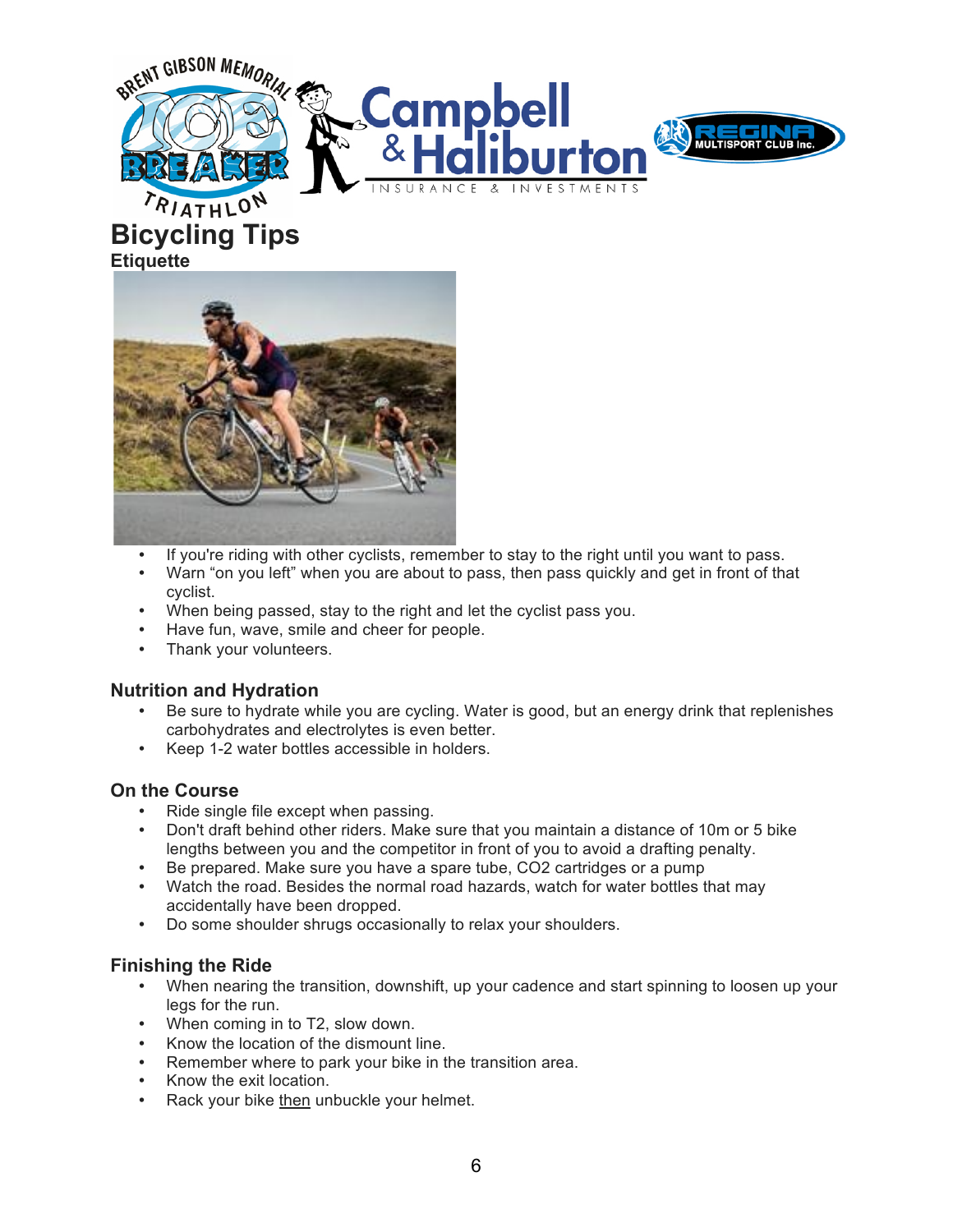

### **T2 Tips: Bike to Run**

- Reapply sunscreen if appropriate.<br>• Grab your hat and sunglasses (if y
- Grab your hat and sunglasses (if wearing different ones for the run).

# **Running Tips**



- Try to relax and settle into a pace.
- Keep hydrating as you go.
- Stay focused. You have two-thirds of the race done!
- Try doing a negative split run—start slower and get faster as the distance increases and as you loosen up from the ride.
- Watch for traffic.
- Smile and prepare yourself for the finish line picture!

### **Etiquette**

- At this point, everyone is tired and needs encouragement. Pass on the left; stay to the right if going slower.
- When using the aid stations, go to the middle or end instead of the beginning to help control congestion.
- Throw trash away in the receptacles.
- Thank your volunteers.
- Keep moving up the finish chute; there are others behind you.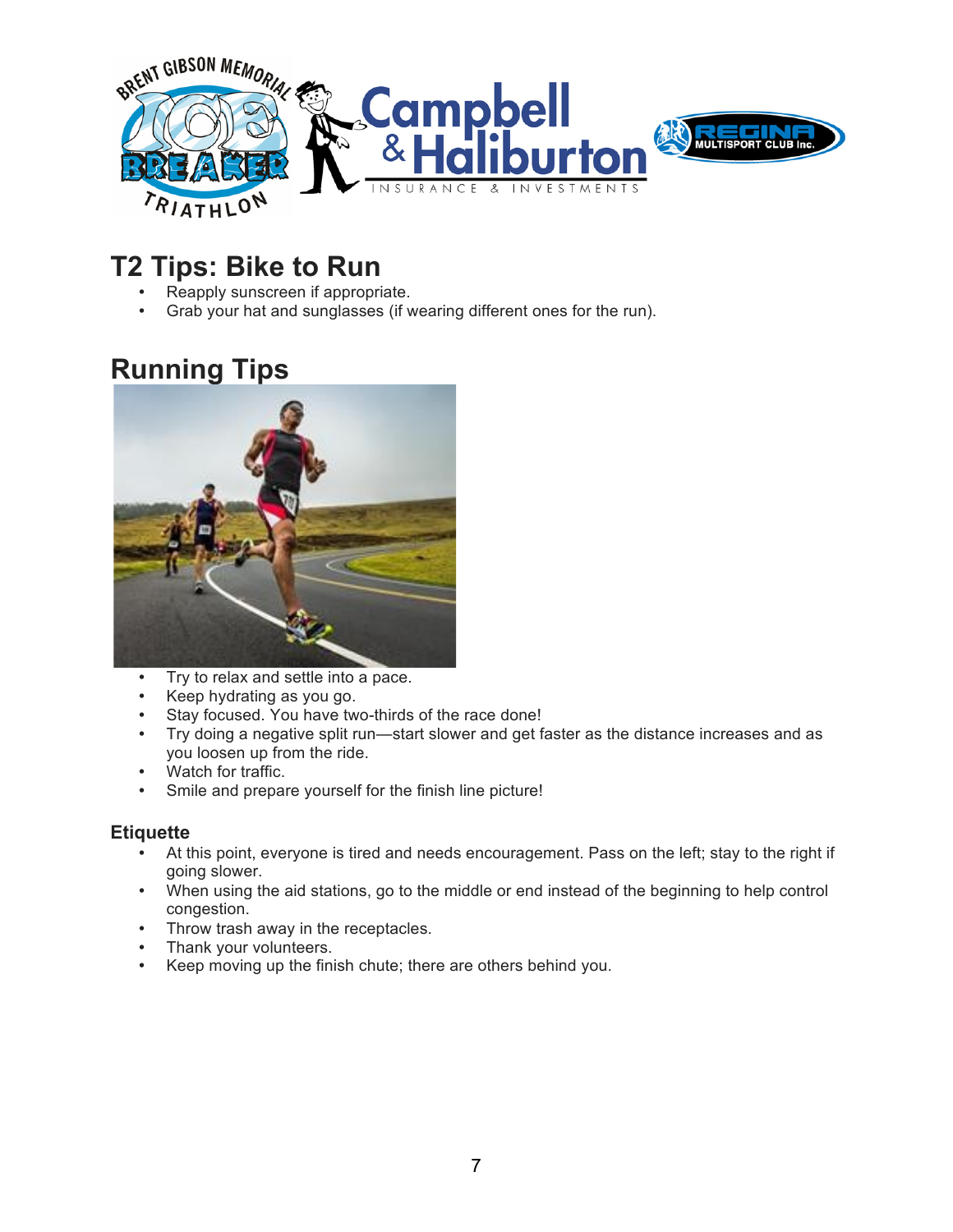







- Keep hydrating.<br>• Keep walking to
- Keep walking to avoid cramping.
- Refuel with a protein-rich food in the first 30 to 45 minutes of finishing.
- On shorter races, do a cool down and some light stretching.
- Get out of your running shoes, put on something comfortable and give your feet a rest.
- Enjoy the finish line festivities.
- The next day, go spin on the bike, walk around, swim, relax or get a massage—it all depends on the race distance, intensity and how you are feeling.
- Give yourself a pat on the back and relish your accomplishment!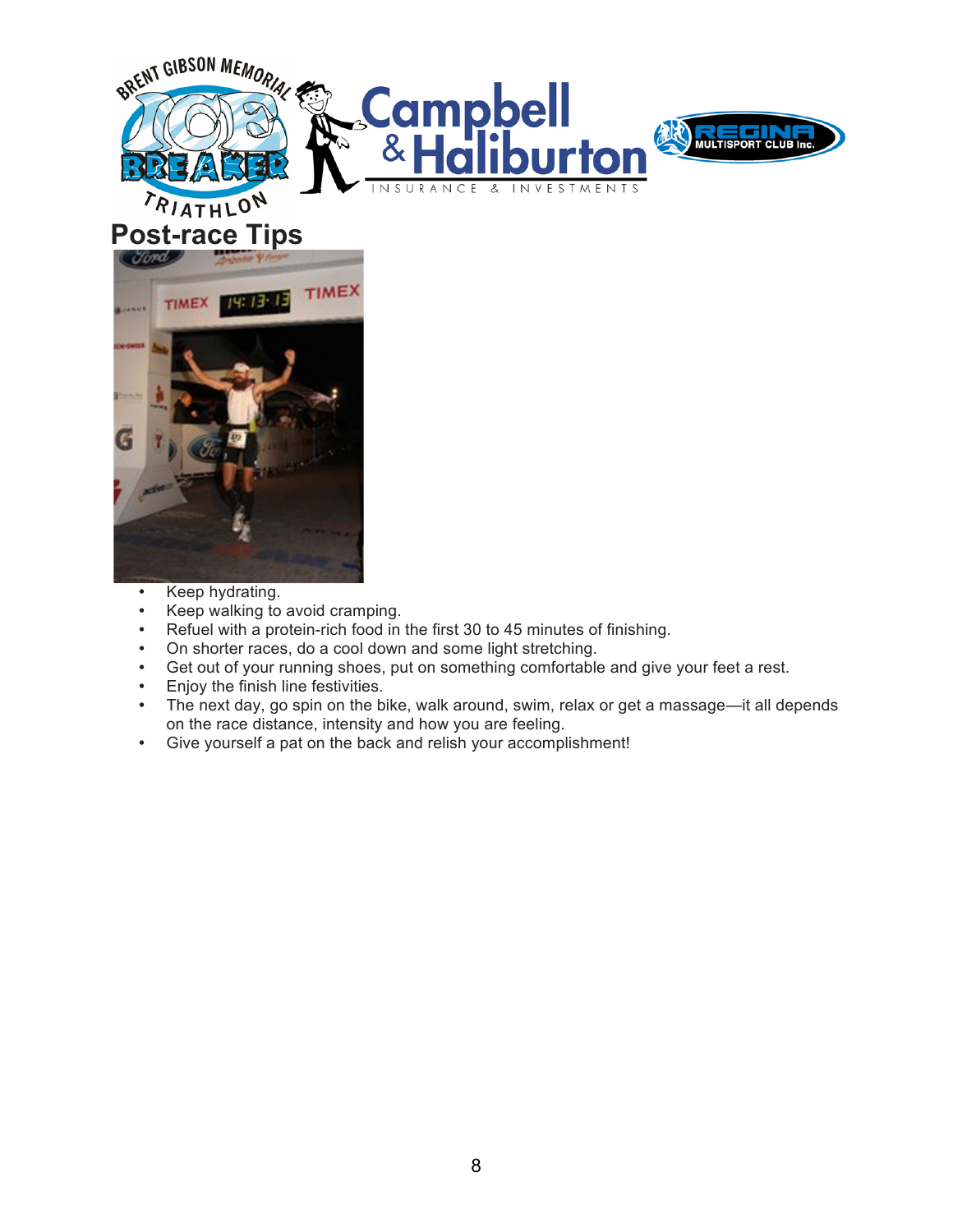

# **Avoiding Common Violations**

You've worked hard and do not want to get penalized or disqualified from your race. Know your race rules.

> Triathlon Canada Competition Rules: Key Reminders Edited By Don Gallo-June 2010 Saskatchewan Triathlon Association Corporation

Complete Triathlon Canada Rules are available at http://www.triathlonsaskatchewan.org/

-It is the competitor's responsibility to know the rules. These rules are designed to create a safe and fair environment for everyone involved. If you have any questions, please ask! Safety always comes first!

-It is the competitor's responsibility to know the race course.

#### SWIMMING

1. PERMISSIBLE STROKES: An athlete may use any stroke to propel themselves through the water, and may tread water or float. Individual races can use their discretion; i.e., No backstroke in a pool race.

2. BOTTOM CONTACT AND RESTING: A participant may stand on the bottom or rest by holding an inanimate object such as a buoy, boat, rope or floating object. An athlete shall not use any inanimate object to gain forward progress.

3. SWIM CAP: An athlete must wear a swim cap.

4. EMERGENCIES: An athlete experiencing difficulty and in need of assistance shall raise an arm overhead, and pump it up and down, and call or seek assistance. An athlete who has received official assistance, whether voluntary or involuntary, must retire and withdraw from the remainder of the competition unless such assistance did not aid the athlete making forward progress. No athlete shall return to the competition if the official rendering assistance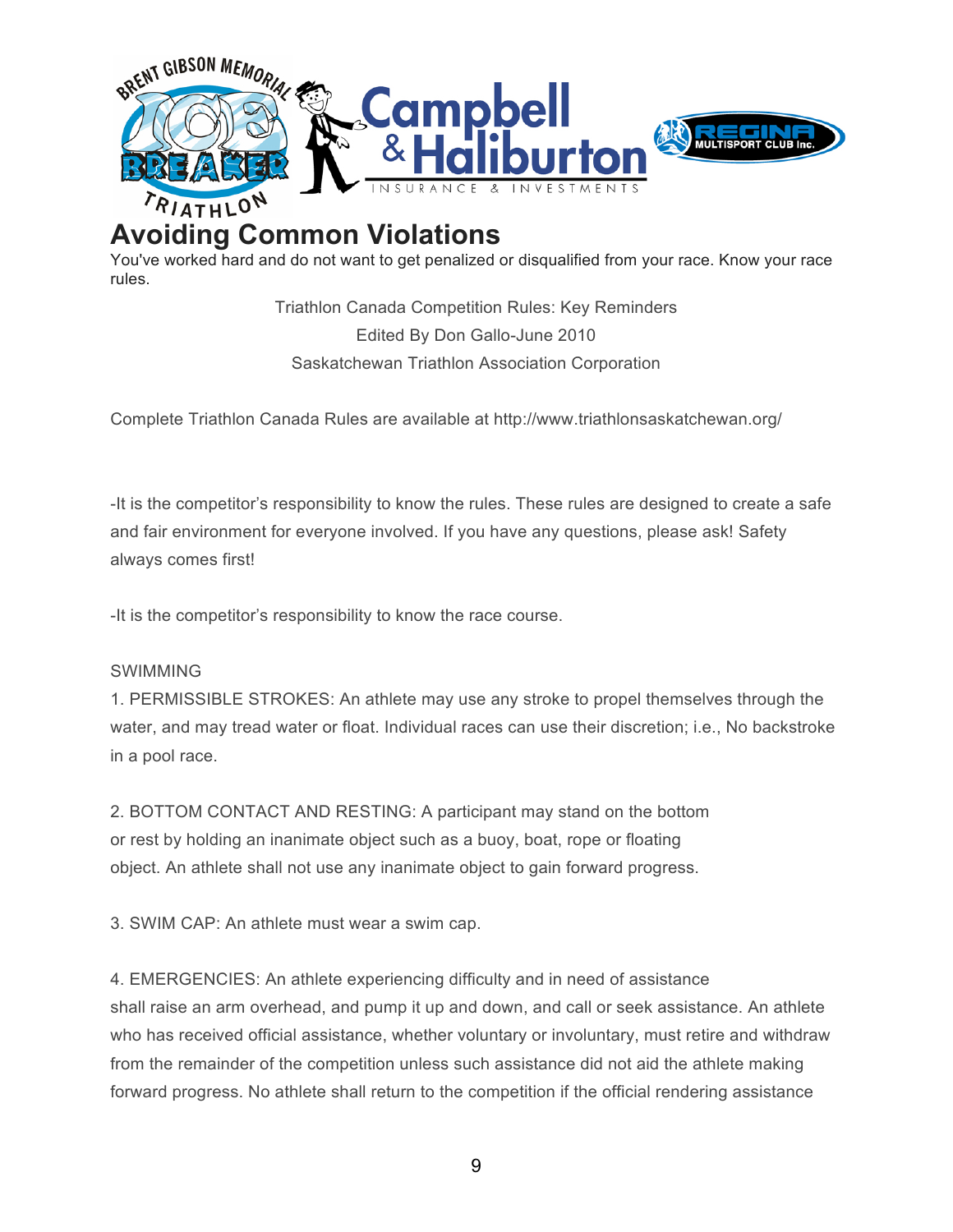

requests that the athlete withdraw from the race or receive medical assistance.

BIKE

1. RACE NUMBER: Must be worn on the back.

2. HELMETS: CSA or CPSC certified helmets designed for biking must be worn. Helmets should be in good condition and fit properly. No hockey helmets or helmets designed for other activities are acceptable.

When biking, helmets must be worn at all times at the competition venue.

3. HELMET CHIN STRAPS: Chin straps must be buckled before un-racking your bike and can not be undone until after it is re-racked.

4. OUTSIDE ASSISTANCE: No assistance other than that offered by race and medical officials may be used. Triathlons and duathlons are individual tests of fitness.

5. The torso must be covered

 $6.$  ROAD RULES:

Ride on the right side of your lane.

Keep five bike lengths between yourself and the athlete in front of you.

Pass on the left of the athlete in front of you, never on the right.

Complete your pass within 15 seconds.

If passed, you must drop completely out of the draft zone, to the rear, before attempting to repass.

7. An athlete leaving the course must re-enter the course at the same point.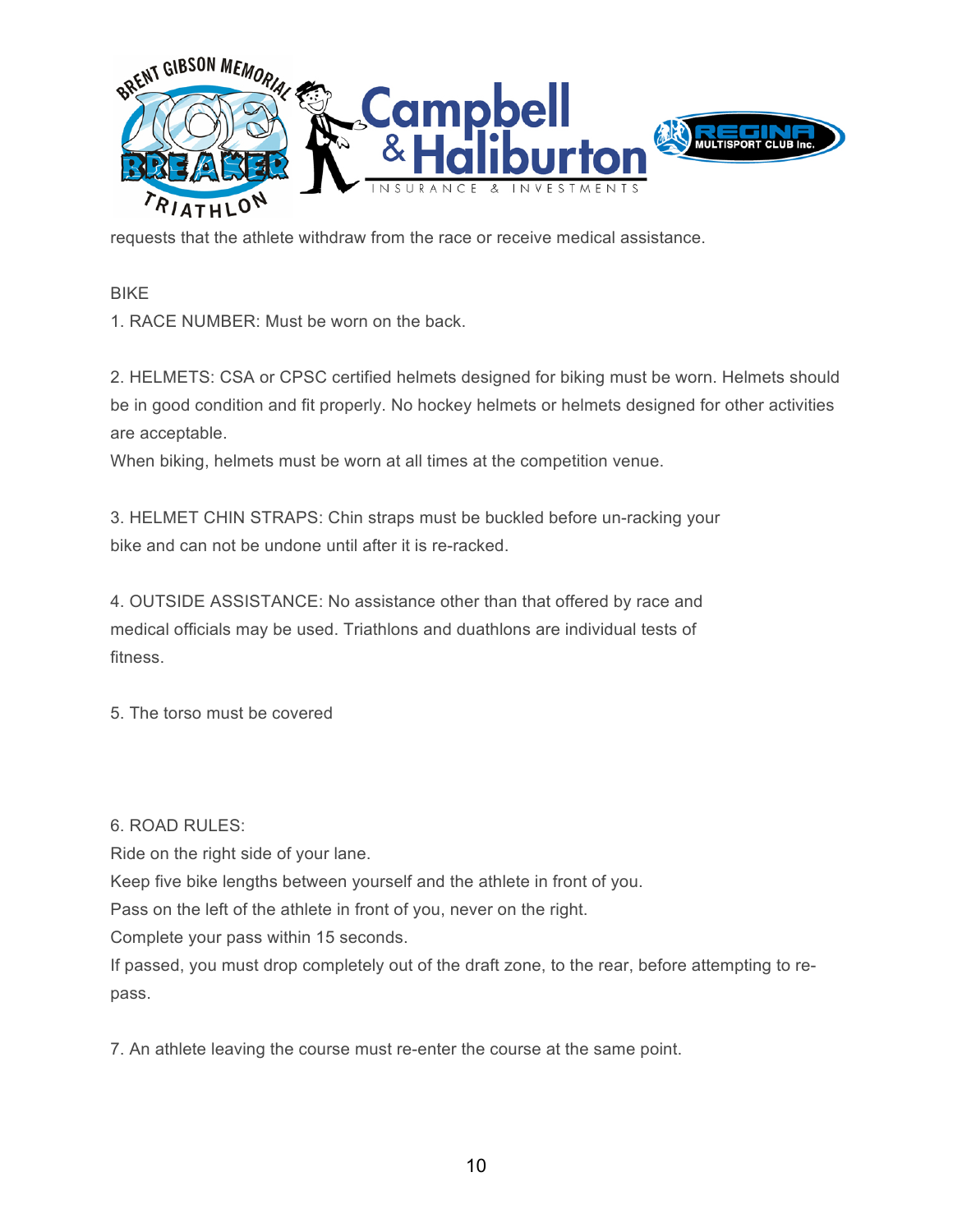

8. DRAFTING (If drafting is not allowed): Each Bike is in an imaginary box 3 meters by 10 meters starting at the FRONT wheel of your bike to the front wheel of the other bike. The distance between bikes is 8m or 5 bike lengths. You have 15 seconds to travel through another athlete's box when passing. After this time limit you are in a drafting situation and will be penalized.

 The Draft Zone For Long Distance events is 3 meters by 12 meters. The distance between bikes is 10meters or 6 bike lengths. The time to pass through the zone is 20 seconds.

### 9. PENALTIES FOR DRAFTING

 Sprint Events 1 minute Standard Events 2 minutes Long Events 4 minutes

10. The draft zone for a moving vehicle is 15 meters to each side and 35 meters behind.

#### RUNNING

- 1. The competition number must be worn on the front.
- 2. An athlete is allowed to run or walk the course, no crawling.
- 3. The athlete must stay on the designated course.
- 4. An athlete leaving the course must re-enter the course at the same point.
- 5. The torso must be covered.

### **TRANSITION**

- 1. No interference with other Competitors' equipment.
- 2. Mount and dismount the bike at the appropriate lines.
- 3. There is no biking in transition, before, during or after an event.
- 4. Athletes may keep only the equipment in transition that is necessary during the competition.
- 5. Athletes must re-rack their bike after completing the bike course.
- 6. Transition areas have closing and opening times. Consult with the race officials for these times. Items cannot be picked up prior to the end of an event.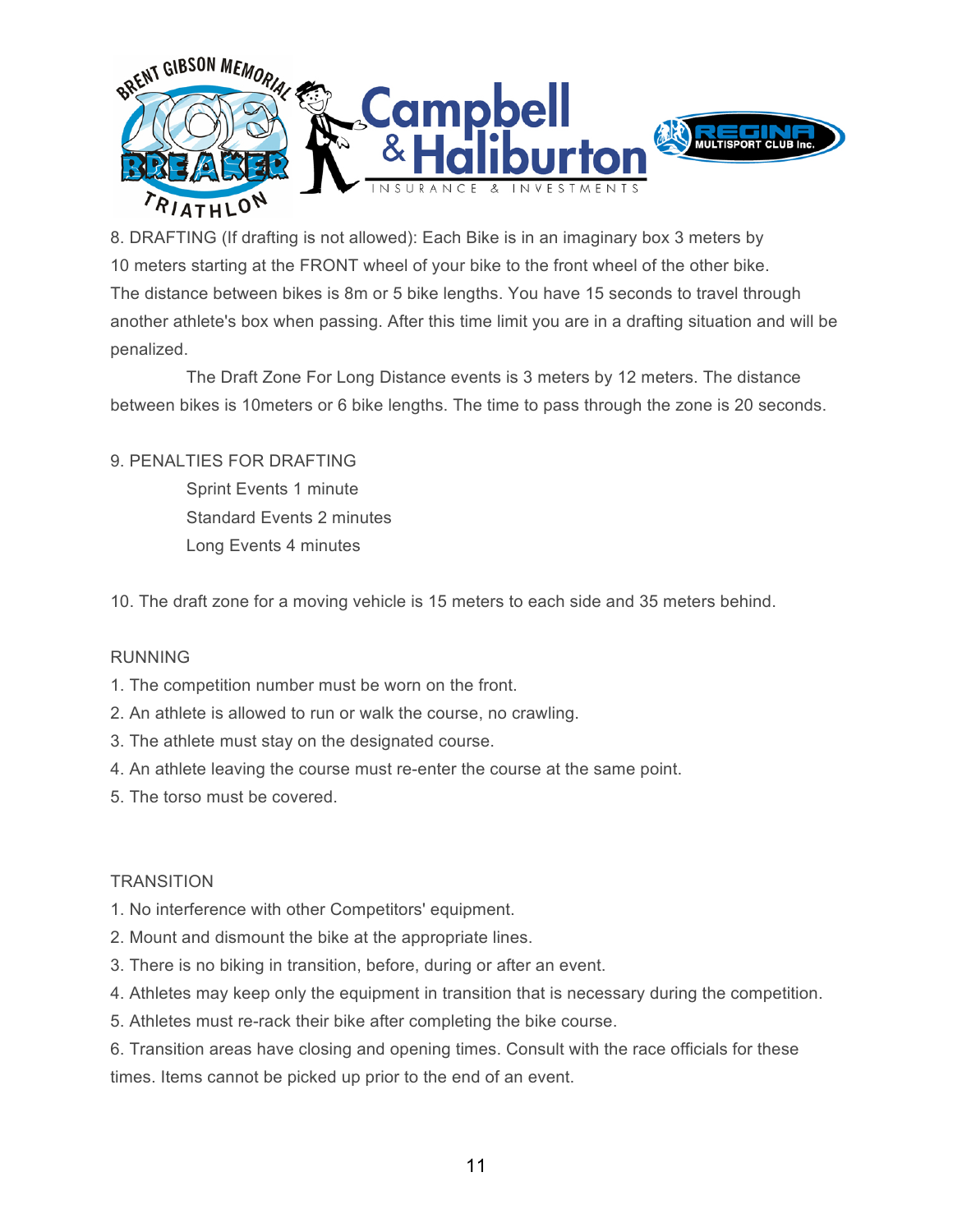

#### **OTHER**

1. COURSE: All competitors are required to follow the prescribed course and to stay within all coned lanes. Cutting the course is an obvious violation and going outside the course is a safety issue. Cyclists shall not cross a solid yellow centre road line for any reason. Cyclists must obey all applicable traffic laws at all times. An Athlete leaving the course must re-enter the course at the same point.

2. UNSPORTSMANLIKE CONDUCT: Foul, harsh, argumentative or abusive language or other unsportsmanlike conduct directed at race officials, volunteers, spectators or fellow athletes is forbidden and will result in disqualification.

3. NO HEADPHONES: Headphones, headsets, or portable music systems, etc. are not to be worn or used at any time during the race.

4. NO OUTSIDE ASSISTANCE: No outside assistance is allowed except by official race volunteers; i.e.: food and water can only be taken from the race aid stations.

5. ONLY ATHLETES ARE ALLOWED IN TRANSITION AREA: Competitors must collect their own gear. If assistance is required please ask a volunteer for help.

**5. Team Guidelines - A Saskatchewan Initiative**

**6. Drafting Rules - A Brief Explanation**

**Drafting Rules: A Brief Explanation** Triathlon Canada Rules - June 2010 Prepared By Don Gallo Diagrams TC

Draft-Illegal Races:

Drafting from another athlete or motor vehicle is forbidden. Athletes must reject attempts by others to draft;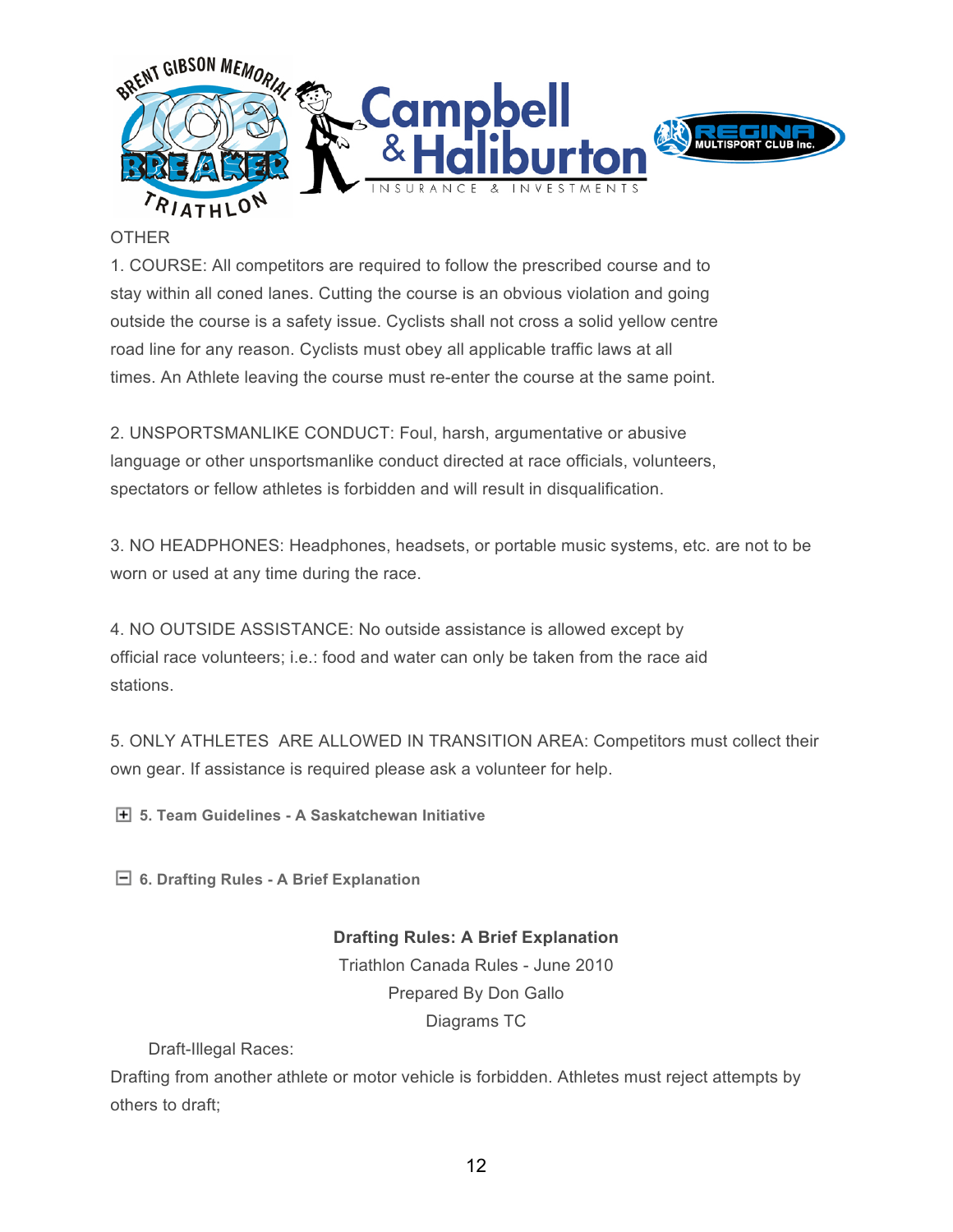

An athlete is entitled to any position on the course, provided they get to that position first, and without contacting others. When taking a position, an athlete must allow reasonable space for others to make normal movements without making contact. Adequate space must be available before passing;

An athlete, who approaches from any position to take advantage of the draft, bears responsibility for avoiding the draft;

To draft is to enter the bicycle or vehicle drafting zone:



10m For Sprint & Standard Events = 5 bike lengths (15 sec to pass through the zone) 12m For Long Distance Events = 6 bike lengths (20 sec to pass through the zone)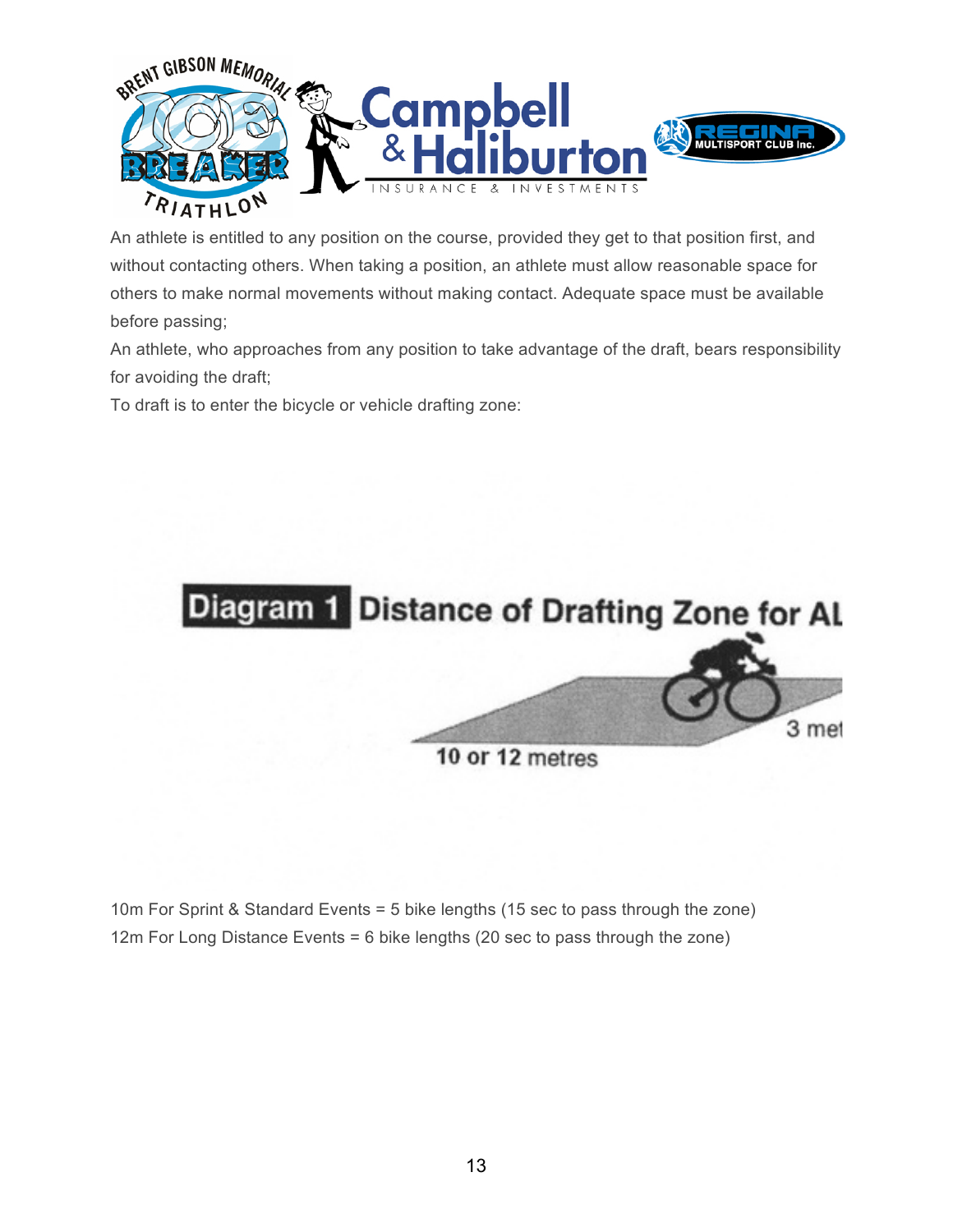

Entry into the bicycle drafting zone: An athlete may enter a bike draft zone in the following circumstances:

If the athlete enters the draft zone, and progresses through it within 15 seconds for Standard distance events or shorter or 20 seconds for Long Distance events during the overtaking manoeuvre;

For safety reasons;

100 metres before and after an aid station or transition area;

At an acute turn;

If the Technical Delegate excludes a section of the course because of narrow lanes,

construction, detours, or for other safety reasons.

Overtaking:

An athlete is passed when another athlete's front wheel is ahead of theirs;

Once overtaken, a athlete must move out of the draft zone of the leading athlete within 5 seconds.

Athletes must keep to the side of the course (curb or shoulder side is the default side) and not create a blocking incidence. Blocking is where an athlete who is behind cannot pass due to the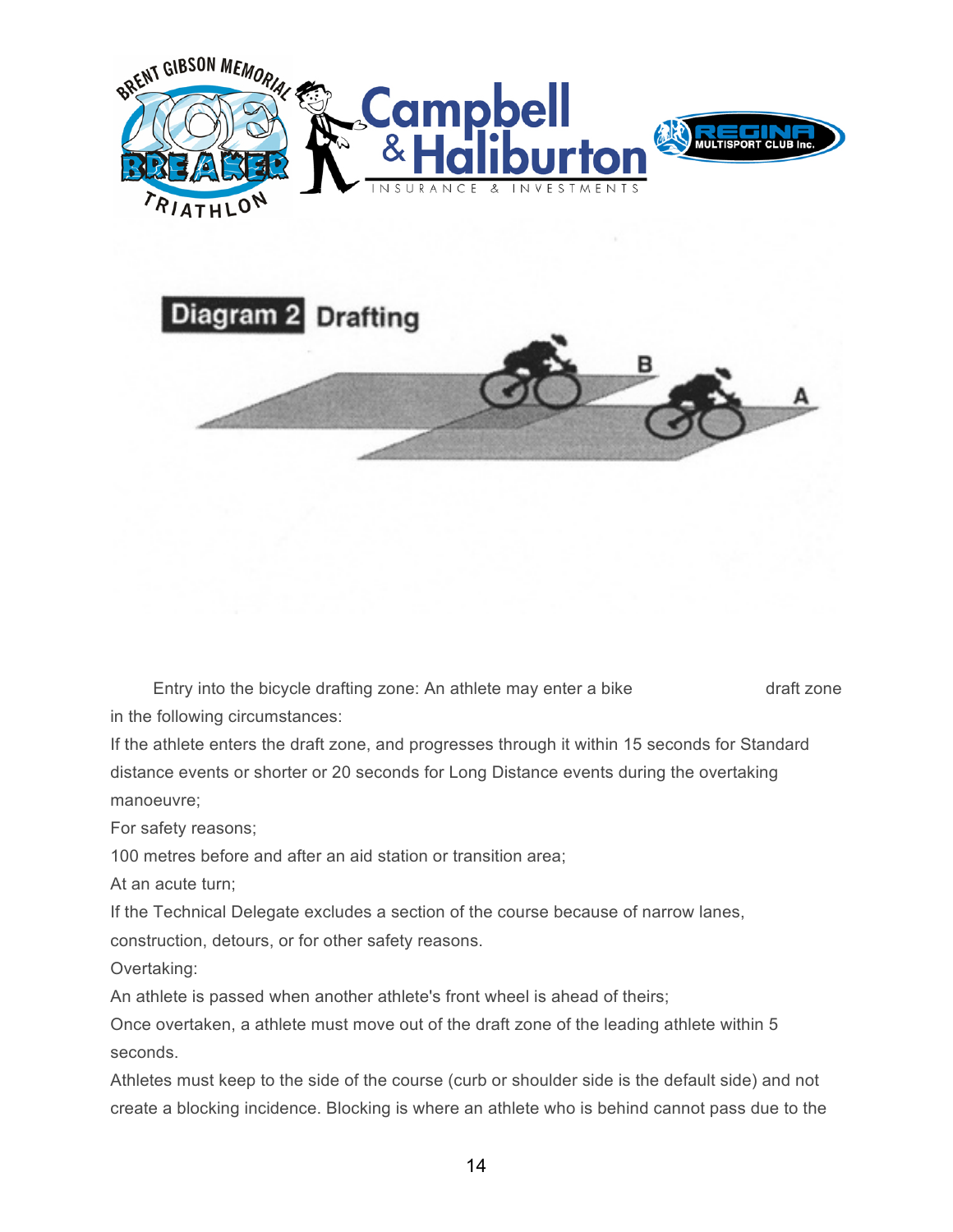

leading athlete being poorly placed on the course.

### **1.1. Penalties for Drafting:**

It is forbidden to draft in a race declared as draft illegal.

Technical Officials will notify the athletes who draft that they are subject to a time penalty.

The penalized athlete has to stop in the next Penalty Box and must stay there for a specific time depending on the race distance. One (1) minute for sprint distance; two (2) minutes for standard distance; and five (5) minutes for long distance.

It is the athletes responsibility to stop in the next Penalty Box. Failing to do this will result in disqualification.

A second drafting offence will lead to a disqualification in standard distance events or shorter. The third drafting offence will lead to disqualification in Long distance events.

> For complete Triathlon Canada rules on drafting go to the STAC Web Site http://www.triathlonsaskatchewan.org/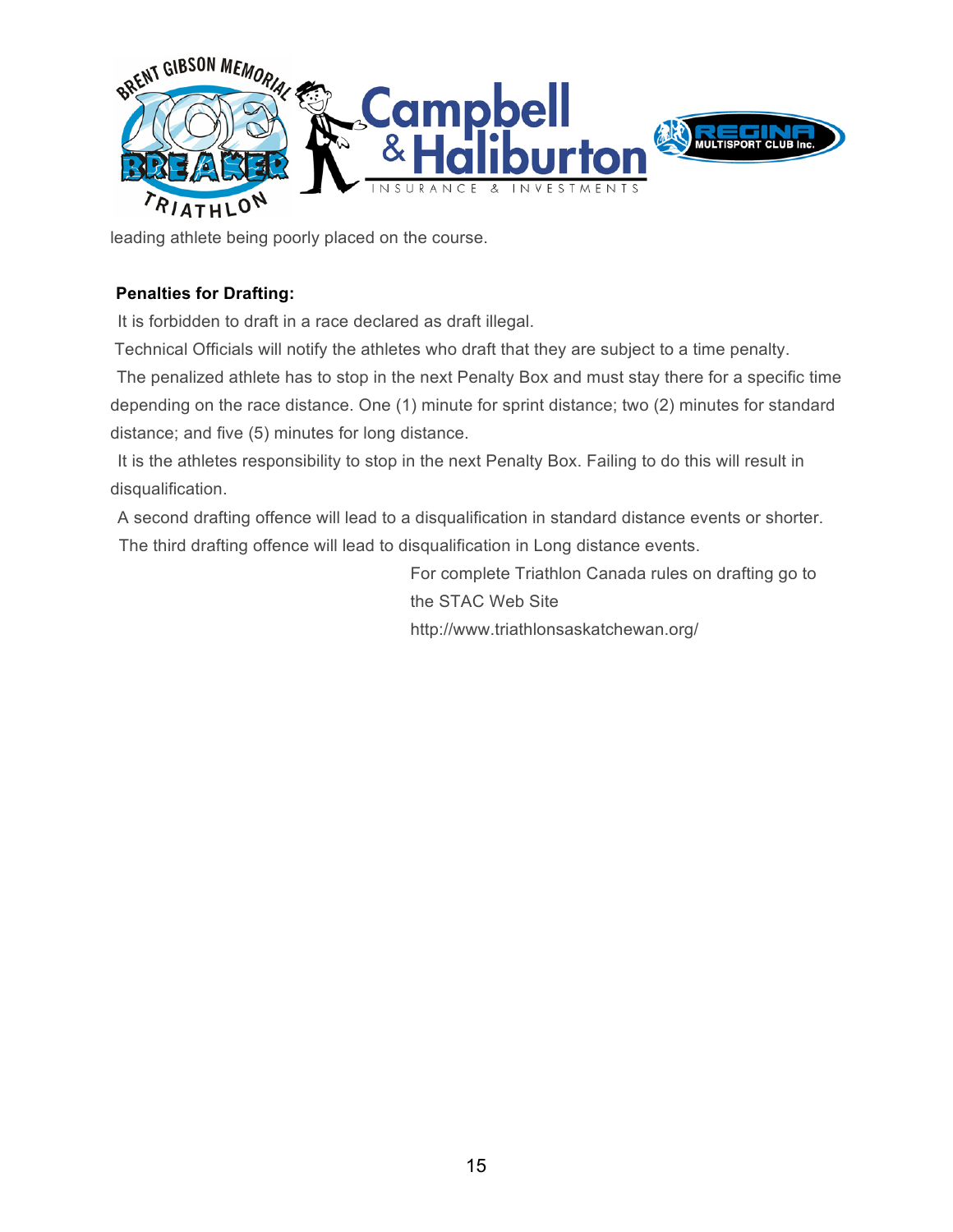

# **Pre-Race Checklist**

### **Swim**

- Tri suit or swimsuit
- Cap
- Goggles
- Antifog solution for goggles
- Bodyglide (skin lubricant)
- Pre-race sandals or other footwear
- Towel
- Spare goggles<br>• Far plugs
- Ear plugs

### • \_\_\_\_\_\_\_\_\_\_\_\_\_\_\_\_\_\_\_\_\_ **Bike**

- Bike
- Water bottles (for frame cages)
- Bag attached under seat or mounted on top tube for tire change kit
	- o Spare tube or tubes (and/or patch kit)
	- o Floor pump
	- o Tire levers
	- o Cyclist's multi-tool (with Allen wrenches)
	- $\circ$  CO<sub>2</sub> inflator (with cartridge) or minipump
- Helmet
- Sunglasses or clear eye protection
- Jersey, T-shirt or tank top (if not wearing a tri suit)
- Cycling shorts (if not wearing a tri suit)
- Cycling gloves
- Cycling footwear<br>• Cycling socks
- Cycling socks
- \_\_\_\_\_\_\_\_\_\_\_\_\_\_\_\_\_\_\_\_\_

### **Run**

- Running shoes
- Speed (elastic) laces<br>• Running socks
- Running socks
- Cap or visor
- Sunglasses (if different from cycling glasses)
- Watch or heart rate monitor with chest strap
- \_\_\_\_\_\_\_\_\_\_\_\_\_\_\_\_\_\_\_\_\_

## **Other options**

- First-aid items (blister treatment, bandages)
- Medical info/emergency contact card
- Prescription/over-the-counter medications
- Sunscreen<br>• Lip balm
- Lip balm